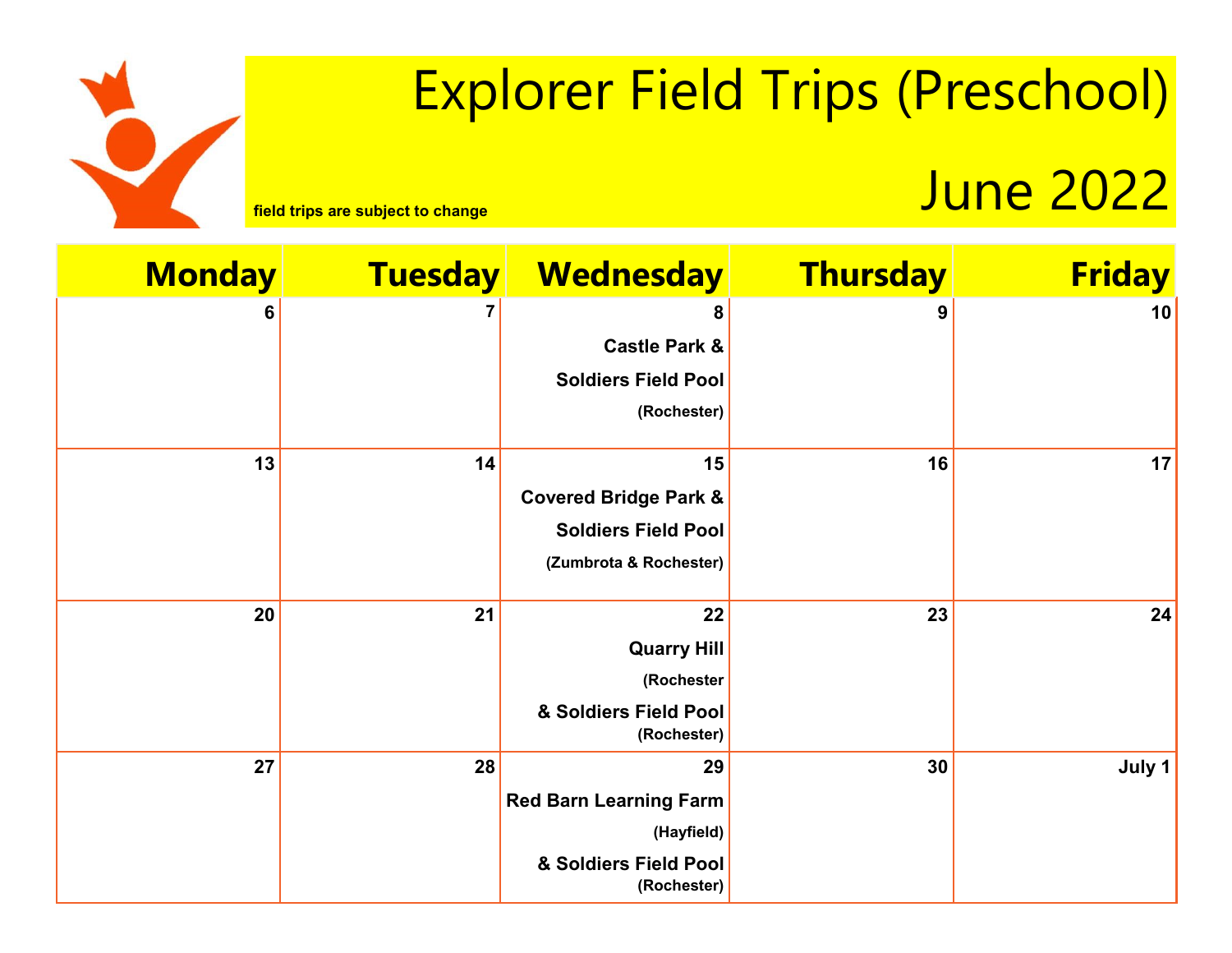# Explorer Field Trips (Preschool)

**Field trips are subject to change** July 2022

| <b>Monday</b>               | <b>Tuesday</b> | <b>Wednesday</b>                                             | <b>Thursday</b> | <b>Friday</b> |
|-----------------------------|----------------|--------------------------------------------------------------|-----------------|---------------|
| 4                           | 5              | 6                                                            | 6               | 8             |
|                             |                | <b>Oxbow Park &amp; Zoo</b>                                  |                 |               |
| (Closed for 4th of July)    |                | (Byron)                                                      |                 |               |
|                             |                | & Soldiers Field Pool                                        |                 |               |
|                             |                | (Rochester)                                                  |                 |               |
| 11                          | 12             | 13                                                           | 14              | 15            |
|                             |                | <b>Colonial Lanes Bowling</b>                                |                 |               |
|                             |                | & Soldiers Field Pool                                        |                 |               |
|                             |                | (Rochester)                                                  |                 |               |
|                             | 19             | 20                                                           | 21              |               |
| 18                          |                |                                                              |                 | 22            |
|                             |                | <b>Fire Station Tour &amp;</b><br><b>Soldiers Field Pool</b> |                 |               |
|                             |                | (Rochester)                                                  |                 |               |
|                             |                |                                                              |                 |               |
| 25                          | 26             | 27                                                           | 28              | 29            |
| <b>Spark Museum &amp;</b>   |                | (No Field Trip)                                              |                 |               |
| <b>Soldier's Field Pool</b> |                |                                                              |                 |               |
| (Rochester)                 |                |                                                              |                 |               |
|                             |                |                                                              |                 |               |